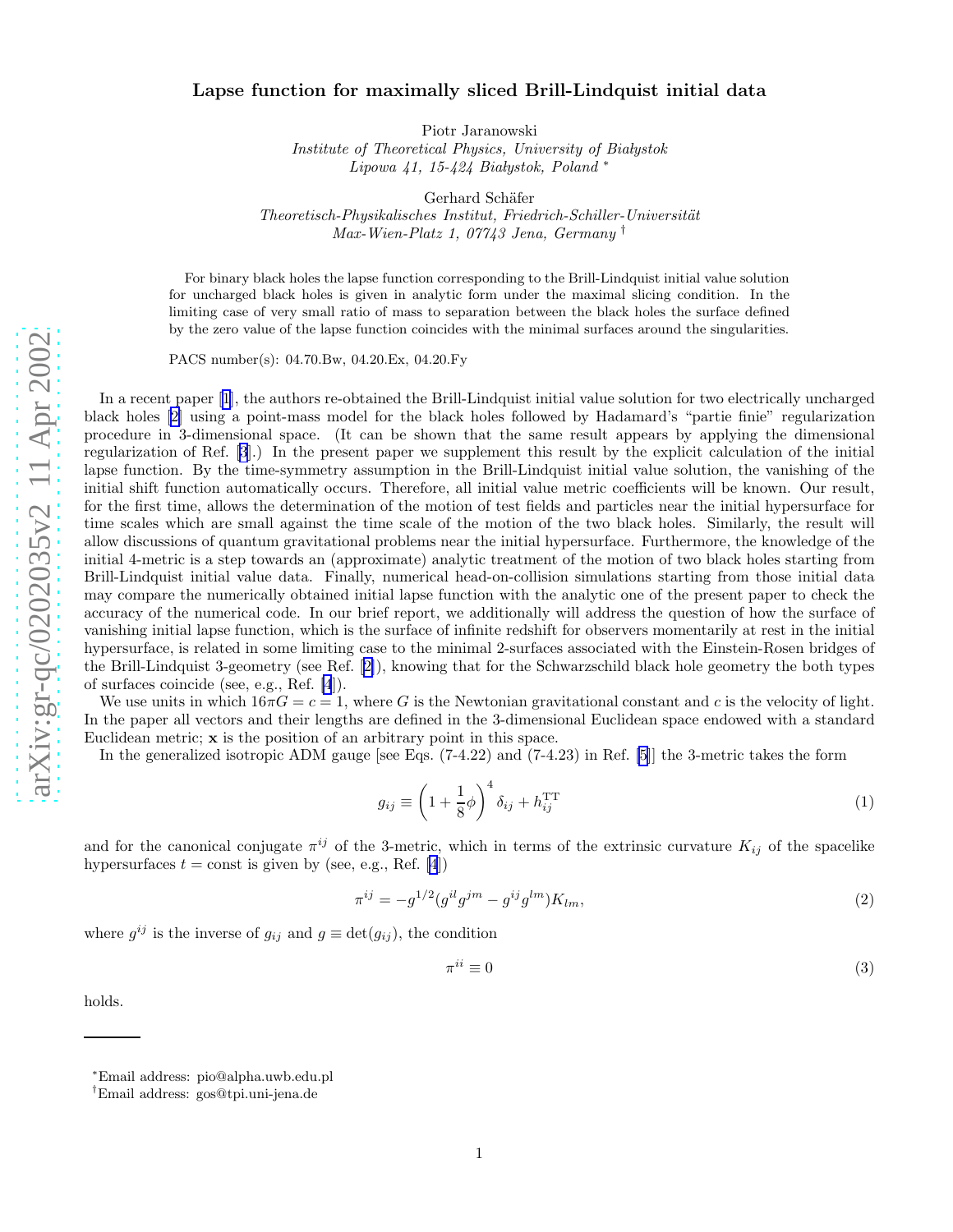<span id="page-1-0"></span>In case of time-symmetric initial conditions the black-hole linear momenta  $p_{ai}$  ( $a = 1, 2$ ) and field canonical conjugate  $\pi^{ij}$ , and thus the shift function,  $N_i = g_{0i}$ , too, are zero

$$
p_{ai} = 0, \quad \pi^{ij} = 0, \quad N_i = 0. \tag{4}
$$

Conformal flatness, i.e.

$$
g_{ij} = \left(1 + \frac{1}{8}\phi\right)^4 \delta_{ij},\tag{5}
$$

additionally implies the vanishing of the transverse-traceless part of the 3-metric,

$$
h_{ij}^{\rm TT} = 0. \tag{6}
$$

Inthis case, the coordinate condition ([3\)](#page-0-0) coincides with the maximal slicing condition, i.e.,  $g^{ij}K_{ij} = 0$ . Under the above conditions, the lapse function  $N_0 (N_0^2 = -g_{00} + g^{ij} N_i N_j = -g_{00}$ , as  $N_i = 0$ ) fulfills the equation

$$
g^{1/2}g^{ij}D_iD_jN_0 = \frac{1}{4}N_0 g^{1/2}R,
$$
\n(7)

where  $D_i$  means the covariant derivative with respect to  $g_{ij}$ , and R is the intrinsic curvature of the hypersurface  $t = \text{const.}$  The Eq. (7) is easily obtained from the field equation for  $\pi^{ii}$ , i.e., from  $\partial \pi^{ii}/\partial t \equiv 0$  [see, e.g., Eq. (2.7a) in Ref. [\[6](#page-3-0)]].

After substituting the ansatz

$$
N_0 = \frac{1 - \psi/8}{1 + \phi/8}
$$
 (8)

into the Eq. (7), we obtain the following equation for the function  $\psi$ :

$$
\left(1 + \frac{1}{8}\phi\right)\Delta\psi = \left(1 - \frac{1}{8}\psi\right)\Delta\phi.
$$
\n(9)

To derive Eq. (9) we have employed the relation, valid for application on scalar functions,

$$
g^{1/2}g^{ij}D_iD_j = \frac{\partial}{\partial x^i} \left( g^{1/2}g^{ij} \frac{\partial}{\partial x^j} \right)
$$

andthe following formula, valid when  $h_{ij}^{\text{TT}} = 0$  (see, e.g., Ref. [[6\]](#page-3-0)):

$$
g^{1/2}R = -\left(1 + \frac{1}{8}\phi\right)\Delta\phi.
$$

The Brill-Lindquist solution reads, [\[2](#page-3-0)],

$$
\phi = 8\left(\frac{\alpha_1}{r_1} + \frac{\alpha_2}{r_2}\right),\tag{10}
$$

where the parameters  $\alpha_1$  and  $\alpha_2$  are constants and where  $r_1$  and  $r_2$  denote the coordinate distances between the field point and the black hole positions in the conformally related flat space. The parameters  $\alpha_1$ ,  $\alpha_2$  are related to the bare masses  $m_1$ ,  $m_2$  of the two black holes through the formulas (see Appendix A in Ref. [\[7](#page-3-0)])

$$
\alpha_1 = -\frac{1}{4} \left( 2r_{12} + \frac{m_2 - m_1}{16\pi} \right) + \frac{1}{4}r_{12}\sqrt{4 + \frac{m_1 + m_2}{4\pi r_{12}} + \left( \frac{m_1 - m_2}{16\pi r_{12}} \right)^2},\tag{11a}
$$

$$
\alpha_2 = -\frac{1}{4} \left( 2r_{12} + \frac{m_1 - m_2}{16\pi} \right) + \frac{1}{4} r_{12} \sqrt{4 + \frac{m_1 + m_2}{4\pi r_{12}} + \left( \frac{m_1 - m_2}{16\pi r_{12}} \right)^2},\tag{11b}
$$

where  $r_{12}$  denotes the coordinate distance of the two black holes.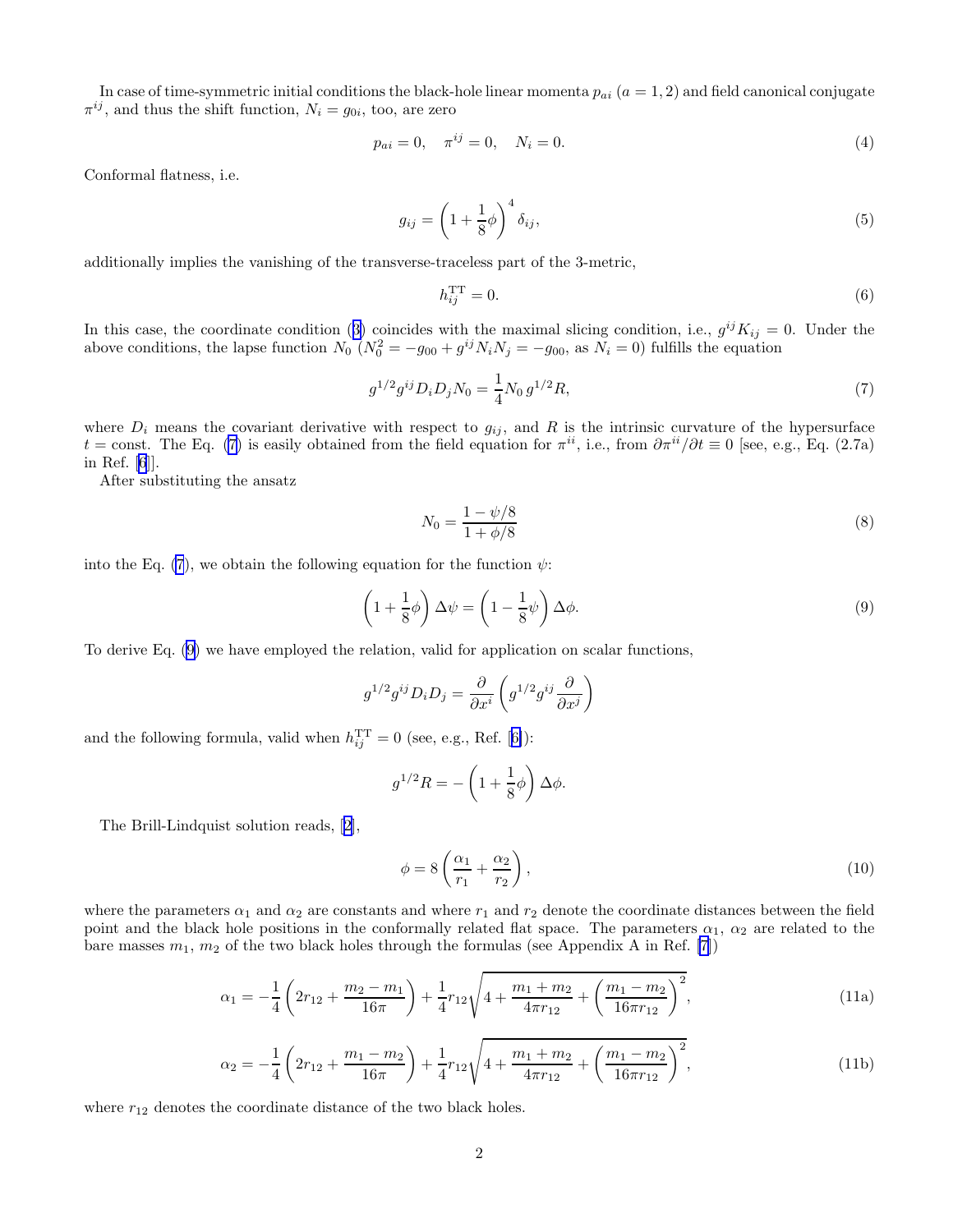Equation [\(9](#page-1-0)) is invariant against  $\psi \to -\phi$ ,  $\phi \to -\psi$ , which obviously suggests identical structures of the functions  $\phi$  and  $\psi$  involved in this equation. We therefore search for a solution of the function  $\psi$  of the form

$$
\psi = 8\left(\frac{\beta_1}{r_1} + \frac{\beta_2}{r_2}\right),\tag{12}
$$

where  $\beta_1$  and  $\beta_2$  are some new constants. After substitution Eqs. [\(10](#page-1-0)) and (12) into Eq. [\(9](#page-1-0)) we make use of the regularization procedure of Ref. [\[1](#page-3-0)] (or Ref. [\[3\]](#page-3-0)) which relies here on replacing  $f(\mathbf{x})\delta(\mathbf{x} - \mathbf{x}_a)$  by  $f_{\text{reg}}(\mathbf{x}_a)\delta(\mathbf{x} - \mathbf{x}_a)$ , where the regularized value  $f_{reg}(x_a)$  of the function f at its (possibly) singular point  $x = x_a$  we define by means of the Hadamard's "partie finie" procedure. We expand  $f(\mathbf{x}_a + \varepsilon \mathbf{n})$  (where **n** is a unit vector and  $\varepsilon > 0$  is a number) into a Laurent series around  $\varepsilon = 0$  and as the regularized value of the function f at  $x_a$  we take the zero-order coefficient of the series averaged over all directions n:

$$
f(\mathbf{x}_a + \varepsilon \mathbf{n}) = \sum_{m=-N}^{\infty} a_m(\mathbf{n}) \varepsilon^m, \quad f_{\text{reg}}(\mathbf{x}_a) \equiv \frac{1}{4\pi} \oint d\Omega \, a_0(\mathbf{n}). \tag{13}
$$

The usage of the definition (13) boils down in our computation to simple formulas

$$
\frac{\delta(\mathbf{x} - \mathbf{x}_1)}{|\mathbf{x} - \mathbf{x}_1|} = 0, \quad \frac{\delta(\mathbf{x} - \mathbf{x}_1)}{|\mathbf{x} - \mathbf{x}_2|} = \frac{\delta(\mathbf{x} - \mathbf{x}_1)}{|\mathbf{x}_1 - \mathbf{x}_2|},
$$
\n(14a)

$$
\frac{\delta(\mathbf{x} - \mathbf{x}_2)}{|\mathbf{x} - \mathbf{x}_2|} = 0, \quad \frac{\delta(\mathbf{x} - \mathbf{x}_2)}{|\mathbf{x} - \mathbf{x}_1|} = \frac{\delta(\mathbf{x} - \mathbf{x}_2)}{|\mathbf{x}_1 - \mathbf{x}_2|}.
$$
\n(14b)

Making use of Eqs. (14) we have obtained, by comparing the coefficients at Dirac delta functions, the following algebraic equations for the constants  $\beta_1$  and  $\beta_2$ :

$$
\left(1 + \frac{\alpha_2}{r_{12}}\right)\beta_1 = \left(1 - \frac{\beta_2}{r_{12}}\right)\alpha_1,\tag{15a}
$$

$$
\left(1 + \frac{\alpha_1}{r_{12}}\right)\beta_2 = \left(1 - \frac{\beta_1}{r_{12}}\right)\alpha_2.
$$
\n(15b)

The unique solution of the both equations is easily obtained. It reads

$$
\beta_1 = \alpha_1 \frac{r_{12} + \alpha_1 - \alpha_2}{r_{12} + \alpha_1 + \alpha_2},\tag{16a}
$$

$$
\beta_2 = \alpha_2 \frac{r_{12} + \alpha_2 - \alpha_1}{r_{12} + \alpha_1 + \alpha_2}.
$$
\n(16b)

In the limit  $r_{12} \to \infty$ , where two completely separated Schwarzschild black holes have to arise, it holds:  $\beta_1 = \alpha_1$  and  $\beta_2 = \alpha_2$ . If  $\alpha_1 = 0$ , then  $\beta_1 = 0$  and  $\beta_2 = \alpha_2$  (analogously, if  $\alpha_2 = 0$ , then  $\beta_2 = 0$  and  $\beta_1 = \alpha_1$ ). Also, if  $\alpha_1 = \alpha_2$ , then  $\beta_1 = \beta_2$ . Thus, the solution for  $\psi$  does have correct limiting values. Furthermore, the post-Newtonian expansion of our solution for  $\psi$  coincides with the corresponding part of the lapse function obtained in Ref. [\[6](#page-3-0)] through second post-Newtonian order.

For completeness, we give the initial 4-dimensional line element. It takes the form

$$
ds^{2} = -\left(\frac{1-\psi/8}{1+\phi/8}\right)^{2}dt^{2} + (1+\phi/8)^{4}(dx^{2} + dy^{2} + dz^{2}),
$$
\n(17)

where x, y, z denote Cartesian coordinates and where the Eqs.  $(10)$ ,  $(12)$ , and  $(16)$  [and also Eqs.  $(11)$  if the dependence in terms of bare masses is needed] have to be substituted.

In the case of Schwarzschild black holes (there,  $\psi = \phi$ ), the surface  $N_0 = 0$  (being there the cross-section of a  $t =$  const slice with the event horizon) coincides with the throat of the Einstein-Rosen bridge which is a minimal 2-surface in 3-space. For binary black-hole systems, the surfaces  $N_0 = 0$  need not to be identical with minimal 2-surfaces, respectively throats, in 3-space. However, an explicit calculation has shown that the initial value surface  $N_0 = 0$  (or,  $\psi = 8$ ), coincides with the minimal surfaces around the singularities in the limiting case of very large separation between the black holes, i.e., we exactly have reproduced the Eq. (27) in Ref. [\[2](#page-3-0)] for uncharged black holes.